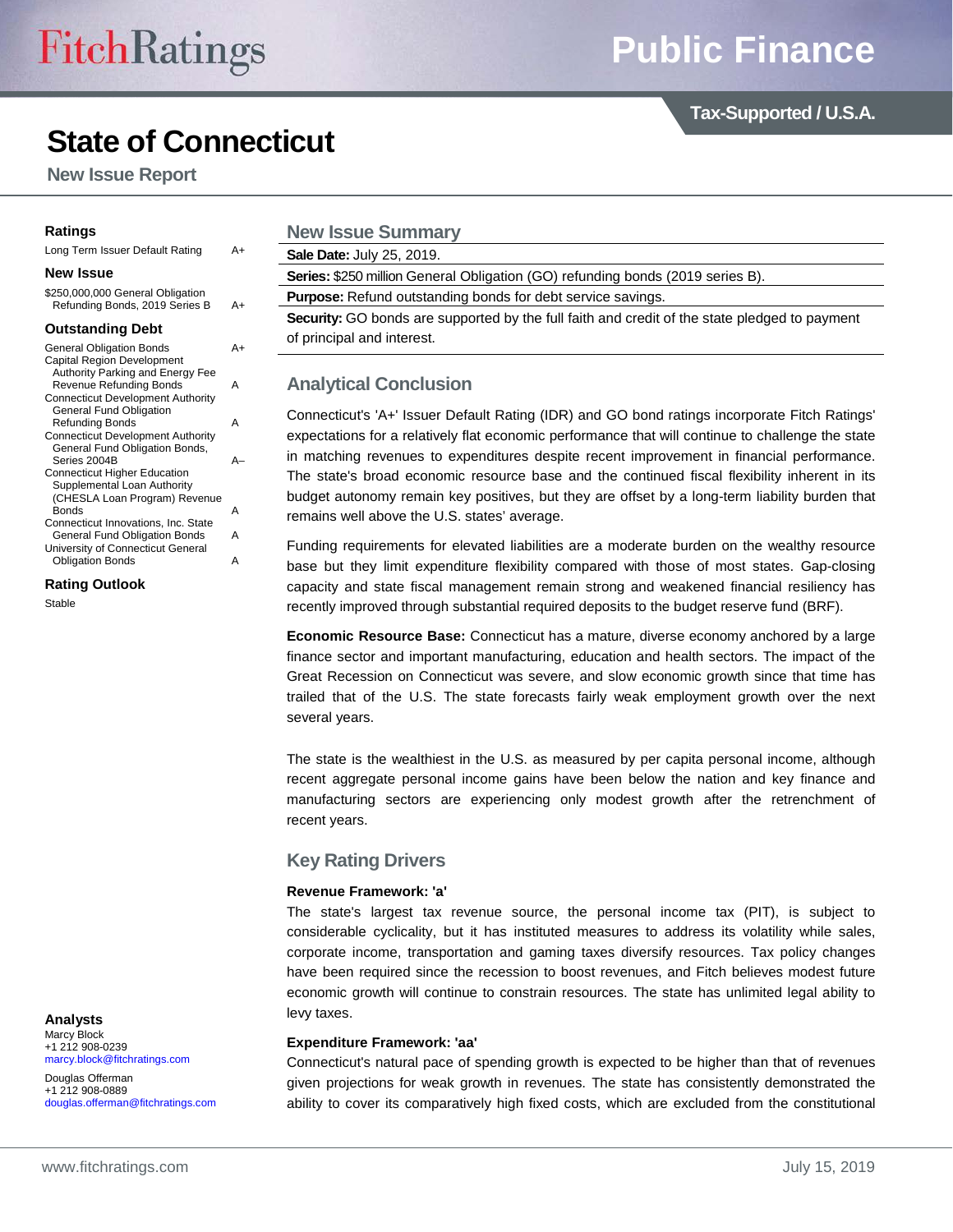# **Rating History (IDR)**

| Rating | Action     | Outlook/<br>Watch | Date     |
|--------|------------|-------------------|----------|
| $A+$   | Affirmed   | Stable            | 7/09/19  |
| A+     | Downgraded | Stable            | 5/12/17  |
| $AA-$  | Downgraded | Stable            | 5/19/16  |
| AA     | Affirmed   | Stable            | 7/23/15  |
| AA     | Affirmed   | Negative          | 7/02/13  |
| AA     | Downgraded | Stable            | 6/03/10  |
| $AA+$  | Revised    | Negative          | 4/05/10  |
| AA     | Affirmed   | Negative          | 11/05/09 |
| AA     | Affirmed   | Stable            | 4/13/06  |
| AA     | Downgraded |                   | 3/07/95  |
| $AA+$  | Upgraded   |                   | 8/08/92  |
| AA     | Assigned   |                   | 9/12/91  |

cap on annual expenditure growth, including making full actuarial contributions to pensions, and it benefits from the large degree of budget autonomy common to states.

# **Long-Term Liability Burden: 'a'**

The state's long-term liability burden is elevated and among the highest for a U.S. state but still considered moderate. Long-term debt consists primarily of GO and transportation borrowings, with much of GO borrowing undertaken on behalf of local schools. Net pension liabilities are more significant, with the state carrying obligations for state retirees as well as for local school teachers.

# **Operating Performance: 'a'**

Gap-closing capacity remains strong and resiliency has improved with sizable deposits to the BRF in fiscal years 2018 and 2019, as required under the state's recently enacted revenue volatility cap. The deposits, including from a large operating surplus in fiscal 2019, were net of state actions to either balance financial operations or in concert with reforms to the Teachers' Retirement System (TRS) and a pending legal settlement. Future cyclical budgetary pressures and out-year budget gaps remain an issue to be addressed, although frequent revenue re-forecasting allows the state to identify revenue underperformance and quickly implement corrective actions.

# **Rating Sensitivities**

**Maintaining Fiscal Resilience:** Movement in Connecticut's IDR is sensitive to the state's ability to balance financial operations in response to economic and revenue growth expectations while maintaining its recently improved financial resilience. The IDR is also sensitive to shifts in the state's elevated liability burden and ability to manage its expenditures given a comparatively high fixed cost burden.

# **Credit Profile**

Connecticut has a diverse, mature and wealthy economic base, with flat to modestly declining population trends and an aging demographic profile. In contrast to past economic expansions, the state's performance in the current expansion has been unusually slow and has weighed on the natural pace of revenue growth. The state projects positive economic growth over the medium term but at rates below the nation.

Employment gains through much of the recovery have been well below national averages and slower than past recoveries. Recent three-month moving average employment growth averaged 0.3% compared to 1.8% for the nation, although labor force growth has been more solid at 1.8% compared to 1.2% for the nation. Rates of recovery have varied across the state's larger metropolitan regions, ranging from robust gains in the New Haven region to only modest gains in areas like New London and Waterbury. The finance sector, with important banking and investment activity in the southwestern part of the state and insurance activity in Hartford, saw sizable employment losses through the Great Recession and well into the recovery. Employment in these areas remains below the post-recession peak.

#### **Related Research**

[Fitch Rates Connecticut's \\$250MM GO](http://api.fitchconnect.com/v1/research/FR_PR_10080337)  [Refunding Bonds 'A+'; Outlook Stable \(July](http://api.fitchconnect.com/v1/research/FR_PR_10080337)  [2019\)](http://api.fitchconnect.com/v1/research/FR_PR_10080337)

**Related Criteria**

[U.S. Public Finance Tax-Supported Rating](http://api.fitchconnect.com/v1/research/FR_RPT_10024656)  [Criteria \(April 2018\)](http://api.fitchconnect.com/v1/research/FR_RPT_10024656)

The state's large and sophisticated manufacturing sector has seen relatively flat employment growth since steep recessionary losses ended, although important defense-related manufacturing anchors the sector and may bring future gains. Tourism has grown in importance over time, but prospects for the state's gaming resorts are more uncertain given rising competition in neighboring states. The state's unemployment rate has historically run below the U.S. rate, but since 2012 has exceeded the nation; the unemployment rate was 4.1% in 2018 compared to 3.9% for the U.S. Personal income per capita ranks highest among the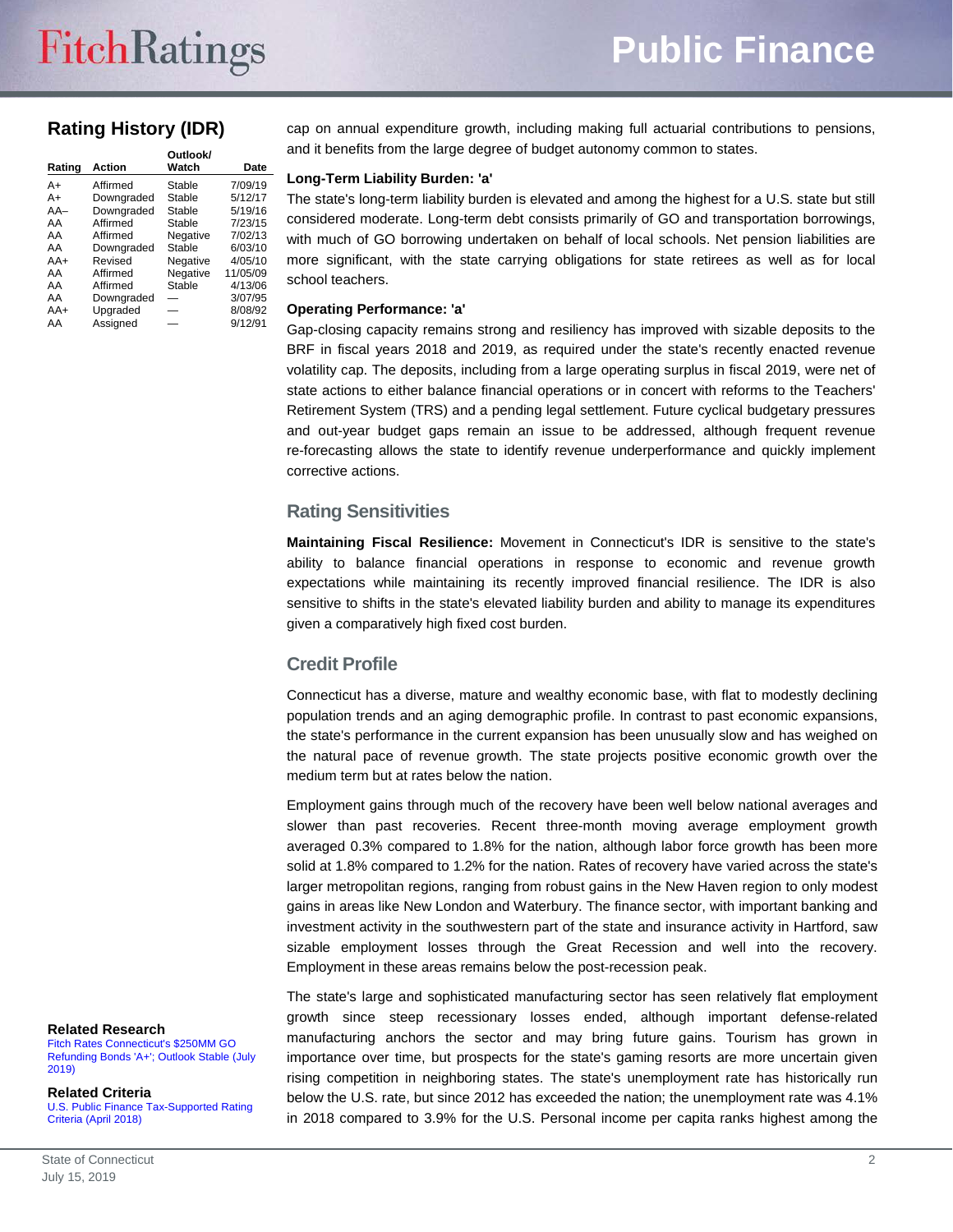states, at 139% of the national level, although annual growth in aggregate personal income has been below the nation since 2011.

### **Revenue Framework**

Tax revenues for general fund needs are diverse, with PIT, corporate income and sales taxes serving as the primary tax sources. PIT receipts, particularly those derived from non-withholding, are particularly important, but their volatility has had a negative impact on the state's financial position. An inflation-adjusted revenue volatility cap enacted in 2017 partly addressed this volatility by directing non-withholding revenue (estimates and final component of the PIT and the fiscal 2018-enacted pass-through entity tax, explained below) above the cap to the BRF. A separate, statutorily enacted revenue cap that limits appropriations to a level below expected revenue begins to be incorporated in fiscal 2020. The revenue cap, required to reach 98% in fiscal 2026, is phased in at 0.25% increments. The separate transportation fund receives a range of transportation-related receipts as well as resources from the general fund.

Historical growth in revenues, after adjusting for the estimated impact of tax policy changes, has been below inflation and well below the pace of national GDP growth, due to contractions in the important financial services sector as well as the maturity of the state's economy.

The April 2019 consensus revenue estimate (CRE) estimated \$18.3 billion in available revenue for fiscal 2020, a drop of 7% based on existing law and the new revenue cap that limits appropriations to 99.5% of the revenue forecast, as nonrecurring revenue actions fell off and the state's hospital tax was automatically reduced. The enacted budget for the 2020–2021 biennium boosted the CRE's forecast to \$19.4 billion by recognizing approved tax policy actions and incorporating higher expectations for baseline revenue performance. Even with these tax measures implemented, available revenue in fiscal 2020 is estimated at 1.8% below fiscal 2019, as the revenue cap phase-in as well as reduced expectations for the pass-through entity tax and the falloff of one-time federal aid are incorporated.

The state has unlimited legal ability to raise tax revenues. Tax rate competitiveness is more of a factor in Connecticut than in some other states due to the nature of its taxpayer base, its relatively small size and its proximity to neighboring states' urban employment centers. Passage of the federal Tax Cut and Jobs Act (TCJA) heightened this concern, as the limit on the deduction for state and local taxes increased residents' effective tax burden.

As part of the fiscal 2019 budget discussions, the state enacted legislation intended to mitigate the expected negative effects of TCJA on state taxpayers. Approved legislation created a revenue-neutral tax on pass-through entities, offset by a PIT credit, and allowed municipalities to create charitable organizations in support of town services accompanied by a local property tax credit. Collections from the tax on pass-through entities have been strong while the charitable deduction option has proven unsuccessful. The state is currently exploring a state payroll tax option with a final report due to the legislature in January 2020.

Transportation revenues, while statutorily dedicated for transportation needs, have been subject in the past to frequent diversion for general operations. To bind the state to recent practice, voters approved a constitutional amendment in the November 2018 ballot that restricts moneys collected in the special transportation fund (STF) to transportation purposes. The fiscal 2019 revised budget also accelerated the deposit of motor vehicle sales taxes to the STF from the general fund, although the budget for the 2020–2021 biennium scales back the increase until fiscal 2022. The governor and legislature continue to discuss establishing a comprehensive system of tolling to fund capital projects, though the first toll revenues would not be received until fiscal 2024.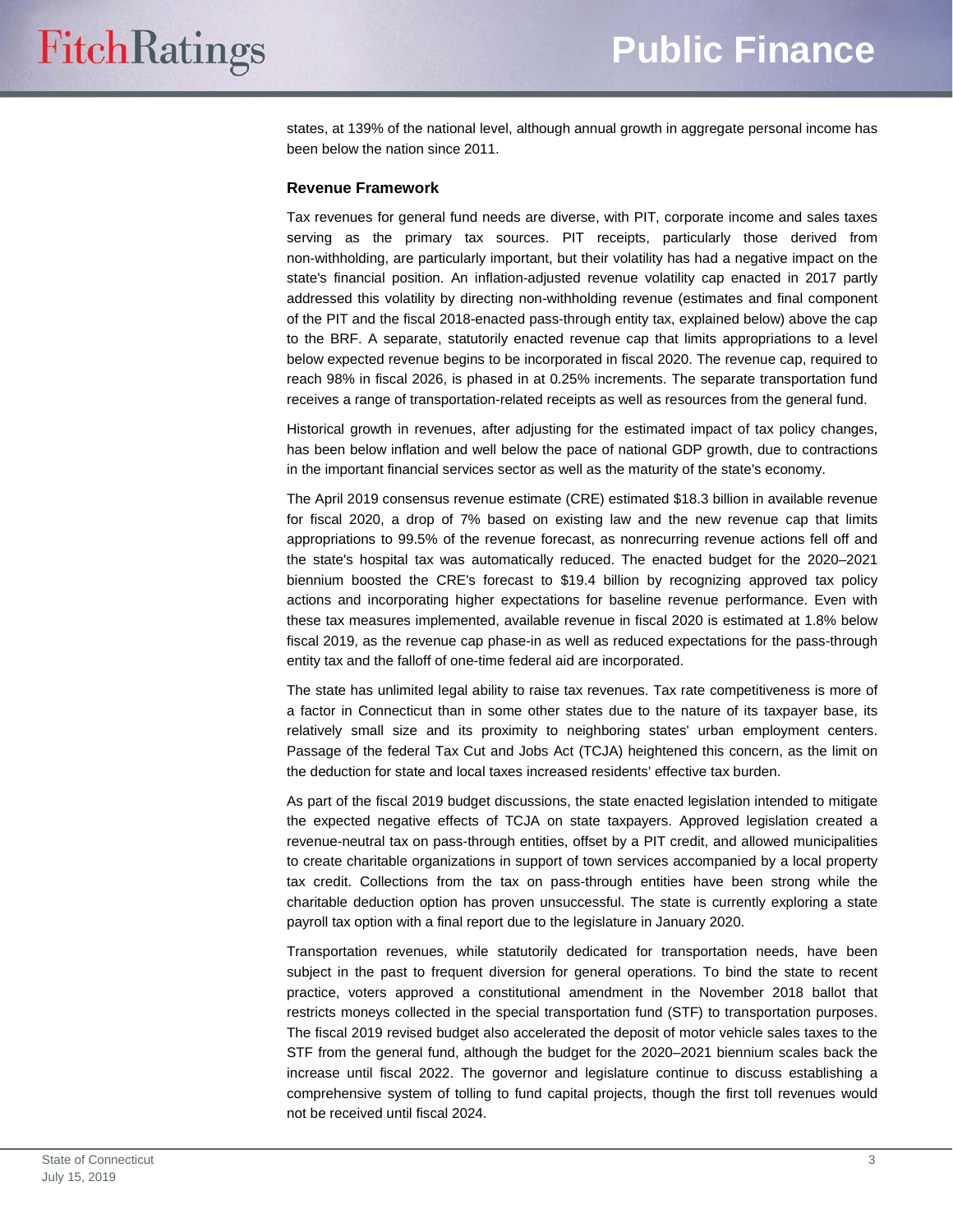# **Expenditure Framework**

As with many smaller states, Connecticut's scope of spending is very broad, with the state responsible for delivering or funding numerous services normally handled at the local level. Formula funding for local schools and subsidies for higher education highlight the state's role in education, which extends as well to making teacher pension contributions and funding school capital. Municipal aid is also significant, although previous sharing of sales tax revenue was suspended through fiscal year 2021 and was instead funded through a number of targeted grants coming directly from the general fund. Municipal aid in fiscal 2020 modestly increases by about 2% from fiscal 2019.

The state's constitutional cap on expenditure growth, excluding appropriations for certain fixed or federal requirements, limits increases in annual appropriations to compound annual growth of personal income over the past five calendar years or of the annual growth in the U.S. consumer price index less food and energy, whichever is greater. This cap, in concert with comparatively weak forecast revenue growth, results in the state's need to limit annual growth in expenditures.

The state retains solid ability to cut spending despite successive budgetary adjustments during the current and last biennia. State statute requires swift response in the event of forecast underperformance, either through rescissions, allotment cuts, or with legislative concurrence, depending on the size of the projected deficit. Fitch believes agreements with its collective bargaining units, particularly with the State Employee Bargaining Agent Coalition (SEBAC), have successfully constrained growth in annual expenditures but nevertheless restrain the state's flexibility to adjust expenditures in an unforeseen economic or financial downturn. SEBAC's current contract extended the agreement on pension and healthcare benefits from fiscal 2022 to fiscal 2027 and provided layoff protection through June 30, 2021 for existing employees. The wage agreement remains in effect through fiscal 2021.

The state's relatively high carrying costs for debt service, actuarial pension contributions and other post-employment benefits (OPEB), totaling almost 22% in fiscal 2018, continue to constrain policy options. Carrying costs in fiscal 2018 include the state's commitment to match the 3% employee contribution to its OPEB trust fund; this contribution totaled \$120 million. The enacted 2020–2021 budget achieves annual savings beginning in fiscal 2020 through revisions to the SEBAC agreement, which re-amortizes a portion of the outstanding unfunded pension liability for the state employee retirement system (SERS) and through reforms to TRS that also extend the amortization period (discussed in greater detail below.)

Spending for Medicaid remains a key fiscal challenge for Connecticut and for all U.S. states. The nature of the program and federal government rules limit the states' options in managing the pace of spending growth. In other major areas of spending such as education, the state is able to more easily adjust the trajectory of growth. Federal action to revise Medicaid's programmatic and financial structure appears less likely in the near term given divided control in Congress.

# **Long-Term Liability Burden**

Connecticut's long-term liability burden for debt and pensions, adjusted to a 6% return assumption, is amongst the highest for a U.S. state at 28% of 2017 personal income as of Fitch's "2018 State Pension Update," dated November 2018. It remains a moderate, albeit elevated, burden on resources. As updated by the fiscal 2018 state audit and more recent information, long-term debt alone totals \$24.5 billion, or 9.5% of 2018 personal income, and the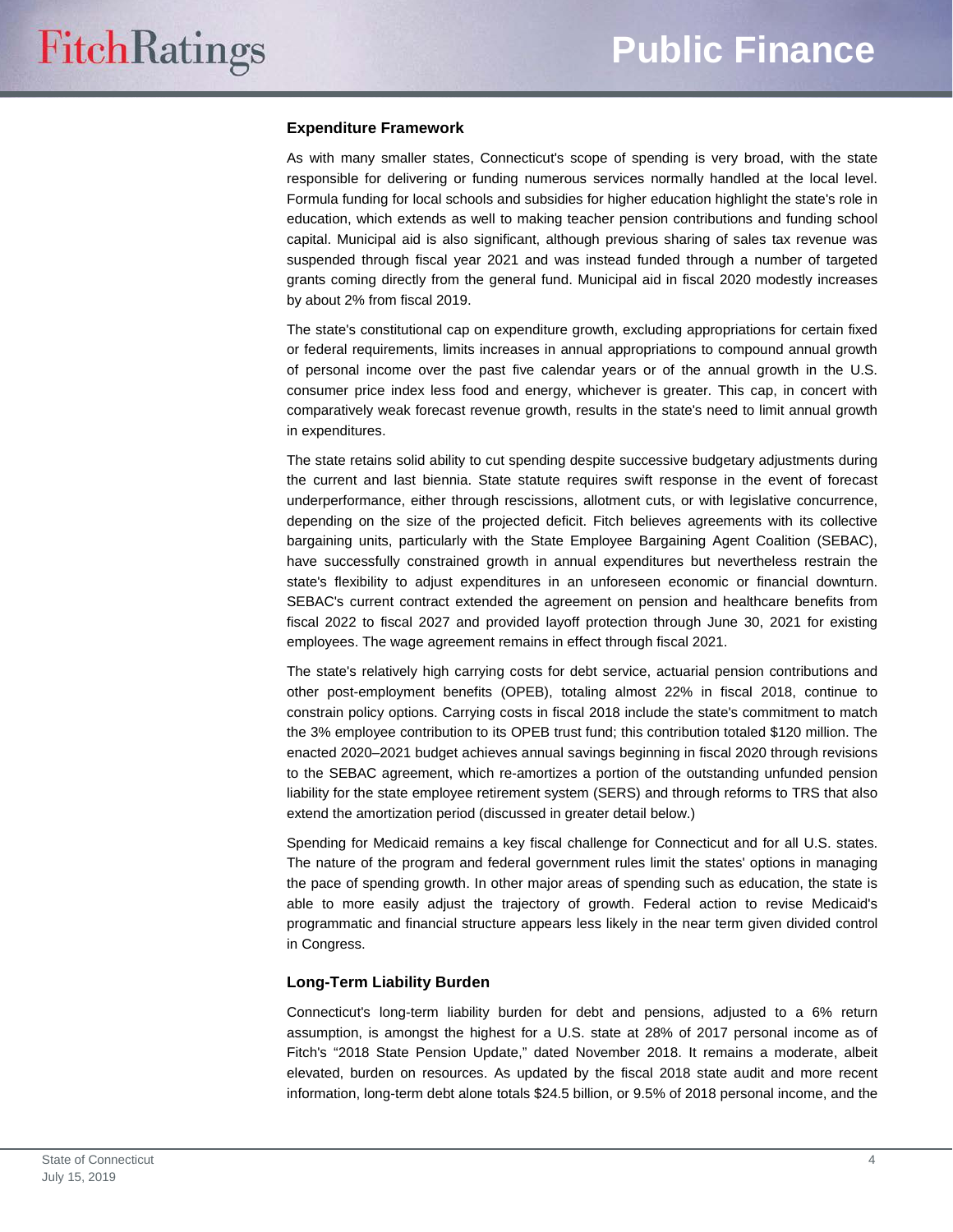state's total adjusted liability burden equals 27%, not including the 2019 legislative changes, which Fitch expects will increase unfunded pension liabilities.

Almost 70% of outstanding debt is GO, including a large share issued for local school capital needs. GO borrowing also includes \$2.2 billion in pension obligation bonds (POB) issued in 2008 to improve the funded ratio of the TRS and \$538 million of GO bonds issued by the city Hartford as part of the contract assistance agreement between the state and the city. Annual new debt issuance is limited to \$1.9 billion per year under a state-enacted bond cap, excluding UCONN and Connecticut State Colleges and University 2020 higher education borrowing, as well as borrowing for refunding purposes.

Both of the state's two major pension systems have relatively low funded ratios driven by weak contribution practices in the past. Both plans have received nearly full actuarial contributions for many years, the TRS under a covenant linked to the GO pension bonds. As part of the newly enacted budget, the state appropriated \$380.9 million from an expected fiscal 2019 operating surplus to fund a special capital reserve fund (SCRF) for the benefit of pension bondholders. Supported by an opinion of the state attorney general, the SCRF is deemed to provide adequate protection of bondholders as required by covenants in the POB, permitting the state to re-amortize and extend the unfunded liability of TRS, thereby reducing future annual pension payments.

Should amounts on deposit in the SCRF total less than the minimum requirement, a state statute directs net revenue of the state's lottery to be deposited in the SCRF until the minimum balance is attained. In conjunction with the TRS re-amortization, the investment return assumption was lowered to 6.9% from 8% and is expected to further increase the unfunded liability.

The 2019 budget act also extended SERS' amortization period from 22.8 years to 27.9 years, contingent on the formalization of an agreement with SEBAC. The extension follows multiple other revisions for SERS, which extended the state's closed amortization period, lowered the return assumption to 6.9%, revised benefits, increased employee pension contributions for all existing members, revised the COLA formula and timing for post–2022 retirees and created a new hybrid defined benefit/defined contribution tier for all new employees.

The state currently estimates an OPEB liability of \$19.9 billion (7.7% of 2018 personal income), inclusive of recent changes to collective bargaining agreements and healthcare benefit assumptions. The state's OPEB trust had a market value of \$919 million as of Sept. 30, 2018.

#### **Operating Performance**

Connecticut's strong gap-closing capacity declined in recent biennia due to the state's comparatively weak economic and revenue performance. For details, see Scenario Analysis, page 7.

Despite the challenges posed by its slow recovery from the Great Recession, the state's fiscal management has generally improved in recent biennia with a greater reliance on structural solutions and continued full actuarial pension contributions. Fitch also recognizes state actions to bolster balances in the BRF, remove some of the cyclicality of PIT collections from the general fund and moderate annual growth in expenditures and debt issuance through statute in addition to bond covenants that impose limitations through June 30, 2023.

Nonetheless, above-average fixed costs, persistent lack of consensus on transportation capital funding and contractually agreed-upon appropriations to correct a longstanding GAAP deficit are likely to weigh on the state in future years. Appropriations to amortize the GAAP deficit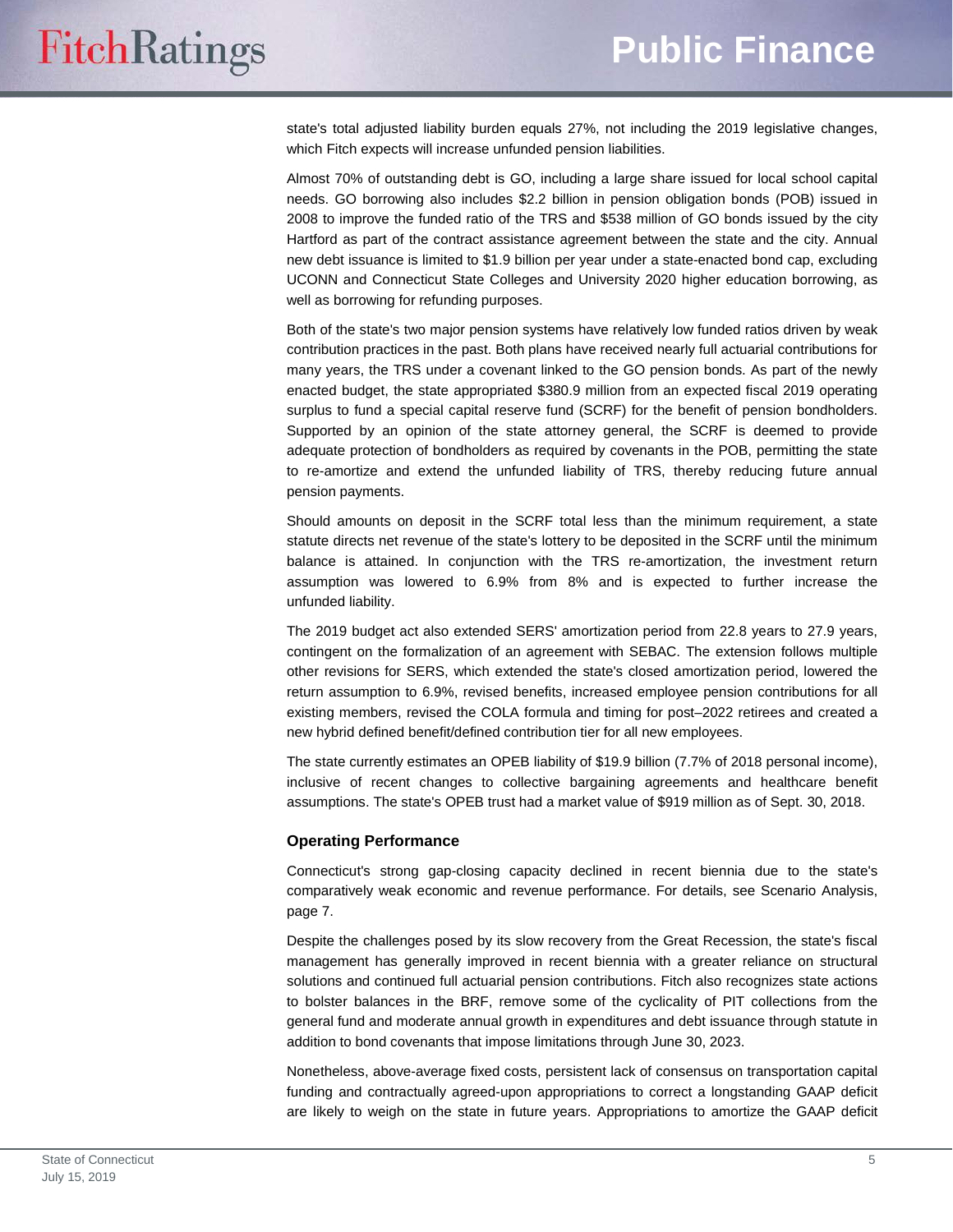were pledged in a 2014 bond issue whereby the state covenanted to amortize this deficit, now at \$679.6 million as of June 30, 2018, by fiscal 2028. The state made one payment toward this goal in fiscal 2016 and has included a second payment in the enacted budget for fiscal 2020.

# **Current Financial Operations**

The enacted 2018–2019 general fund biennial budget provided for \$18.7 billion in appropriations for fiscal 2018 and \$18.8 billion for fiscal 2019. Final revenues in fiscal 2018 totaled \$18.2 billion, incorporating lower revenues from most state sources, excluding the PIT, and the delayed receipt of federal grants, while final expenditures were \$18.7 billion, requiring a \$483 million application of windfall revenue to balance. The state also carried forward fiscal 2018 appropriations into fiscal 2019, largely related to the delayed federal grants for hospital payments and Medicaid. The BRF increased to almost \$1.2 billion in fiscal 2018 from \$213 million in fiscal 2017.

The adjusted fiscal 2019 budget planned for almost \$19 billion in revenues and appropriation for fiscal 2019 and anticipated a modest operating surplus. Over the course of the year, PIT receipts experienced weakness from the prior year, which the state largely attributes to a disincentive to prepay PIT due to reforms under TCJA. The PIT weakness was largely eliminated through strong April 2019 collections although estimates and finals are expected to be just below budget; however, strong growth in the pass-through entity tax is likely to have picked up the falloff as taxpayers reconfigured their filing status.

As of June 20, 2019, the Office of Policy and Management (OPM), the state's budget office, expects \$19.7 billion in revenue for the fiscal year ending June 30, 2019; \$703 million ahead of the forecast used to enact the budget, not inclusive of an estimated \$895.5 million in revenue subject to the state's volatility cap that will be deposited to the BRF. The state reports above-budget performance in most other tax categories, including sales and corporate income taxes.

Appropriations are expected to approximate \$19 billion and provide for a gross operating surplus of just over \$700 million. The enacted budget for the 2020–2021 biennium allocates almost \$381 million of the surplus to fund the TRS SCRF and sets aside \$160 million for a pending litigation settlement with the state's hospitals. The remaining \$160 million surplus and \$895.5 million in revenue subject to the volatility cap will be deposited to the BRF.

The enacted 2020–2021 budget provides for \$19.3 billion in appropriations in fiscal 2020 and almost \$20 billion in fiscal 2021. Revenue in support of the budget includes a new agreement for the hospital tax rate in addition to other extensions of lapsing tax policy, scales back the increase of car sales tax revenue to the STF until fiscal 2022, an expansion of the state sales tax to certain services and prepared foods and higher expectations for baseline revenue performance. The BRF balance is expected to reach \$2.7 billion at the end of fiscal 2020 and \$3.2 billion in fiscal 2021. The balance is expected to exceed the 15% statutory threshold in fiscal 2021, requiring excess funds to be applied toward the state's long term liabilities. The state continues to project budgetary imbalance in fiscal years after 2021 and will need to identify revenue solutions or expenditure reductions to balance absent higher revenue growth.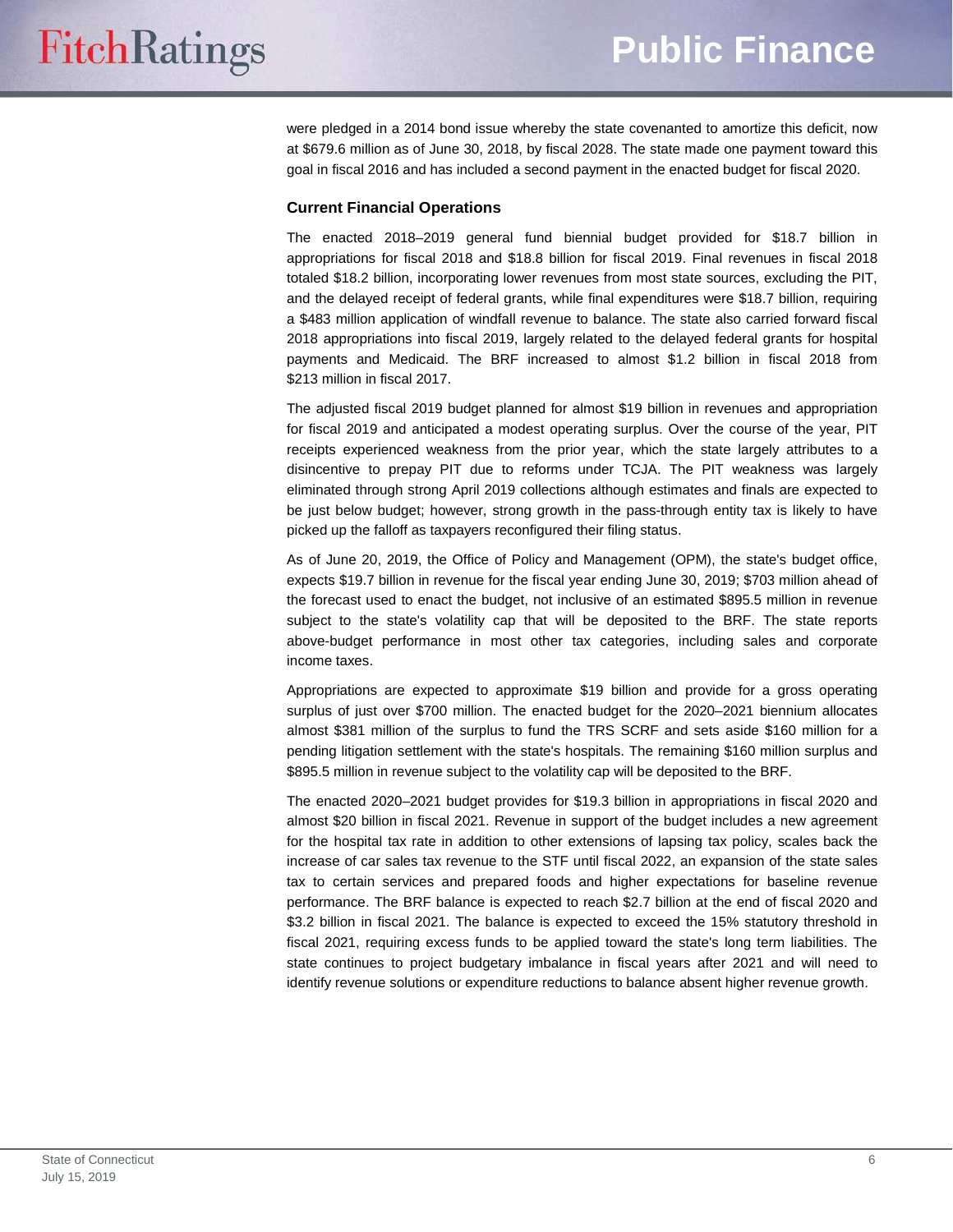# **FitchRatings**

# **Public Finance**

**Connecticut, State of (CT)**